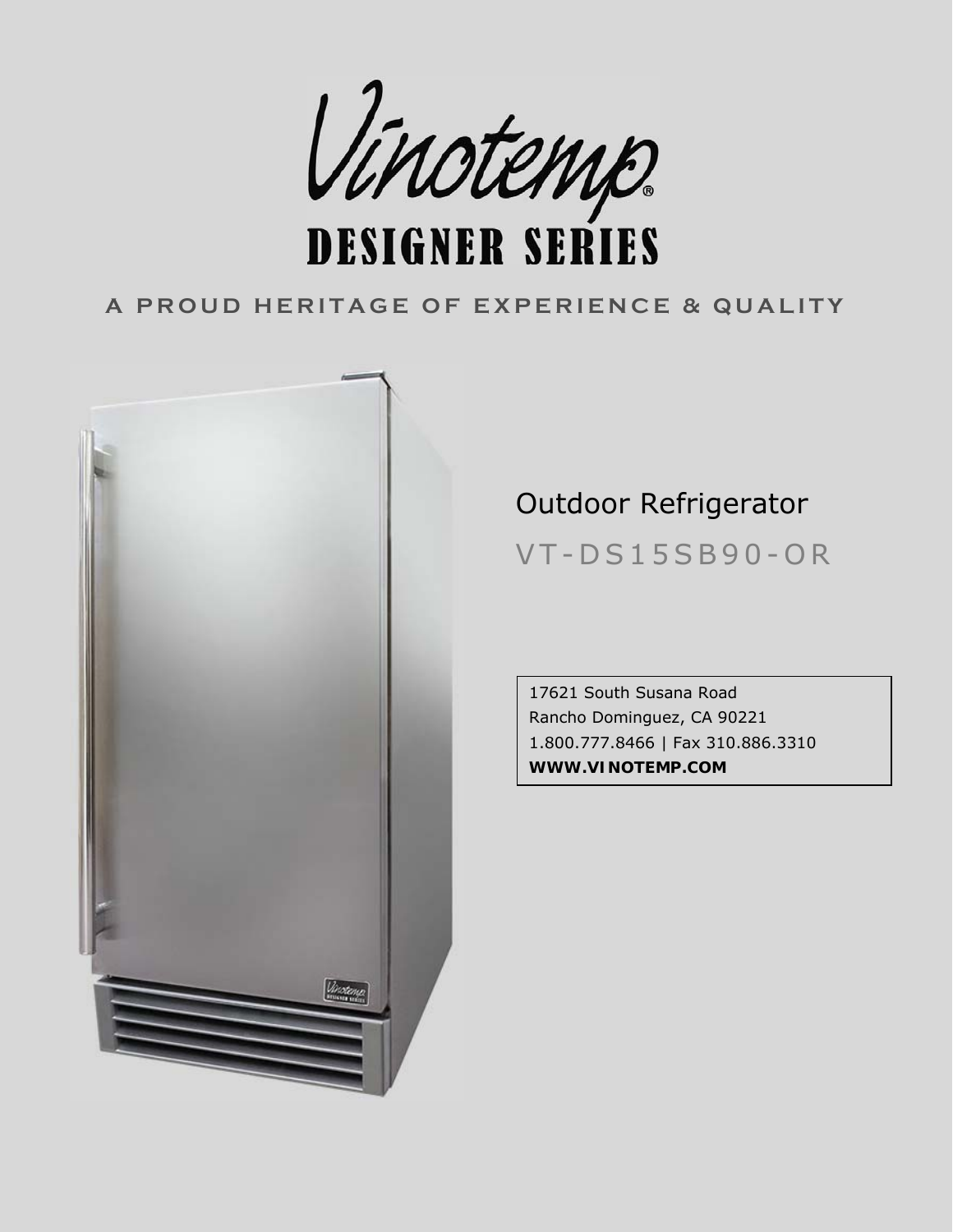### **General Operating Instructions**

Remove all external and internal packaging from your appliance. Be sure that all parts have been included before discarding any packaging materials. You may want to keep the box and packing materials for use at a later date.

Upon receipt and inspection of unit, the supply cord must be replaced if it is damaged. Contact our customer service at 1-800-777-8466 or info@vinotemp.com.

#### **READ ALL INSTRUCTIONS BEFORE USING THIS APPLIANCE - Save these instructions -**

**To : register your product, visit http://www.vinotemp.com/Warranty.aspx** Register your warranty within 10 days of receiving the unit. Please be sure to retain your proof of purchase.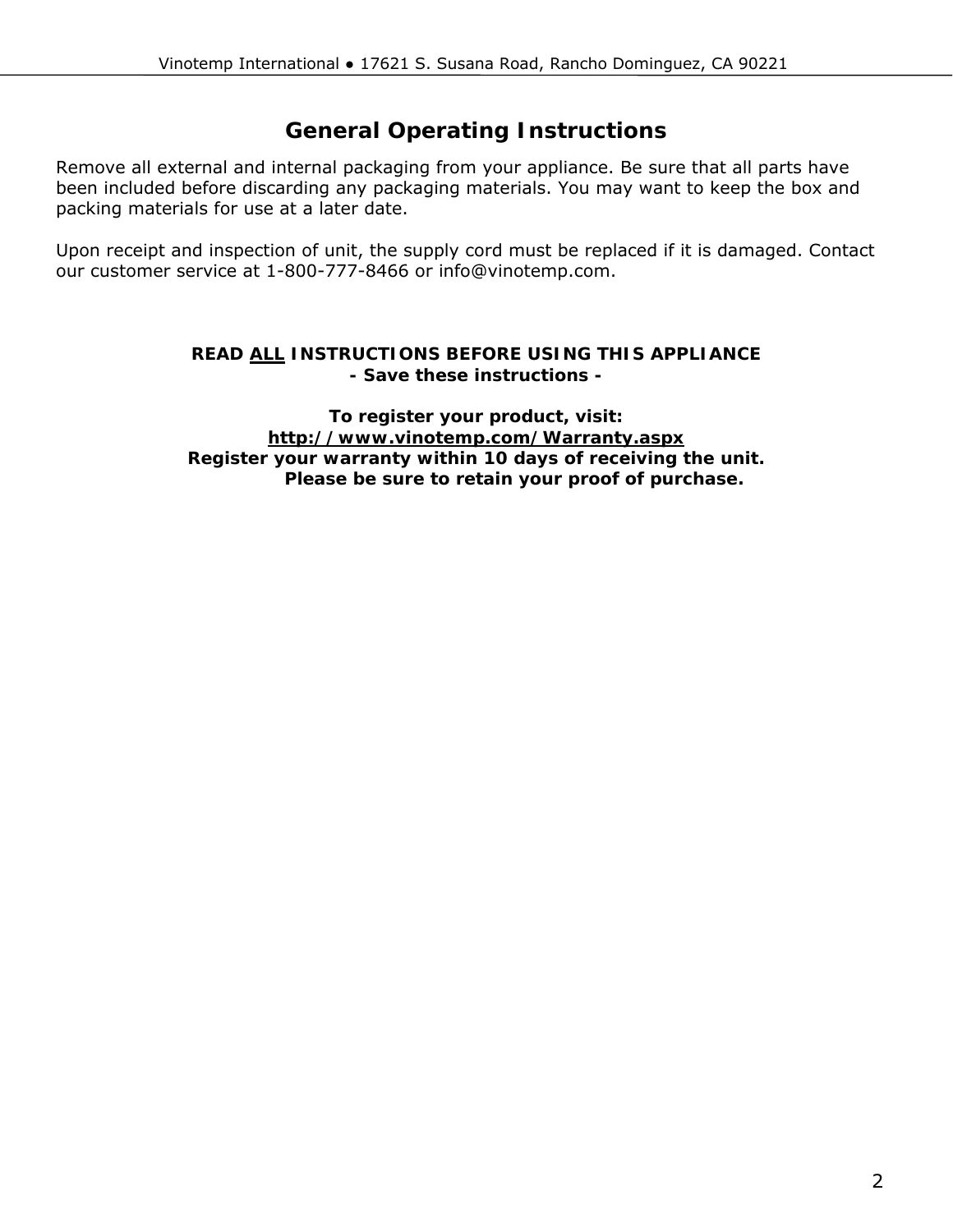## **TABLE OF CONTENTS**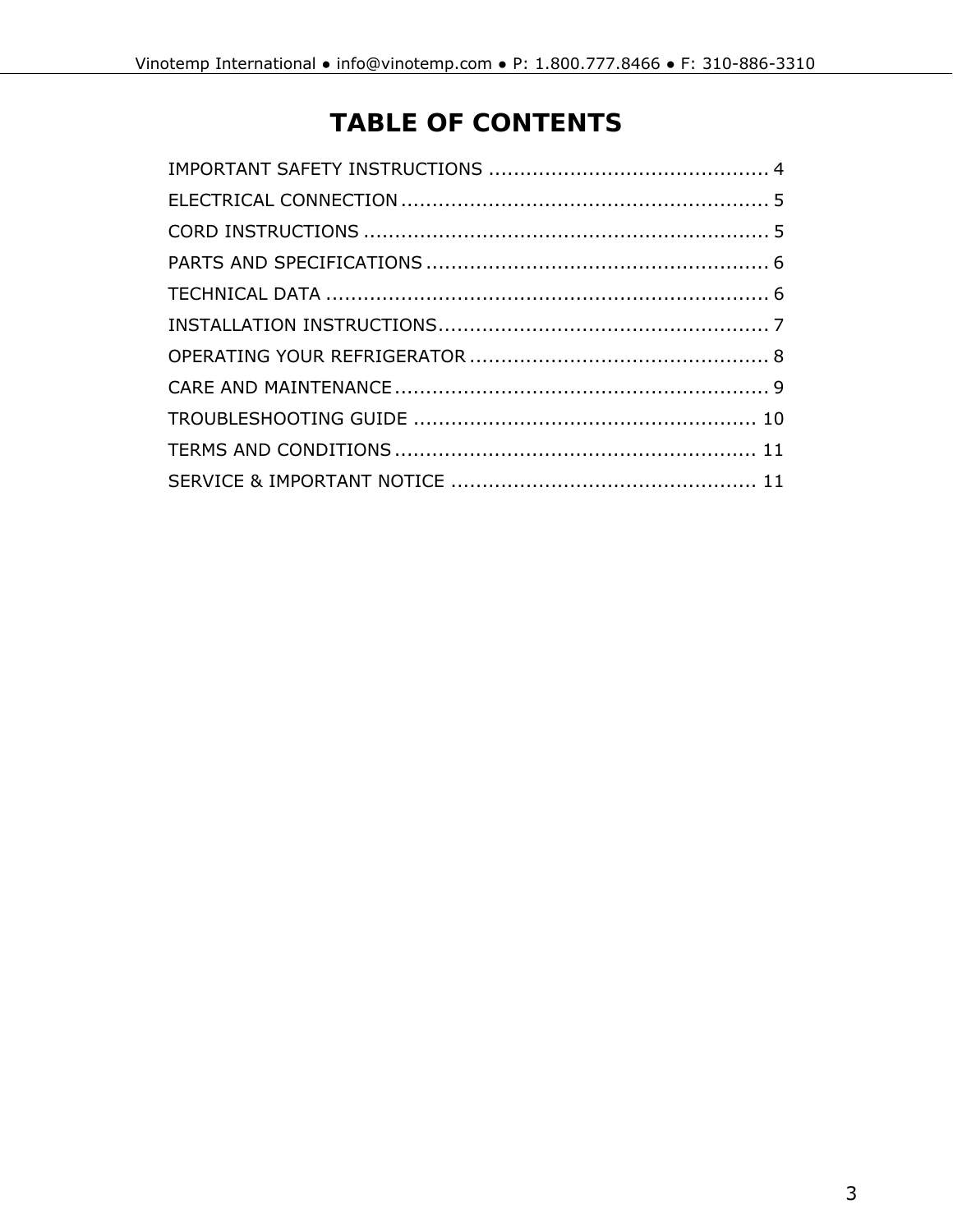### **IMPORTANT SAFETY INSTRUCTIONS**

<span id="page-3-0"></span>

**To reduce the risk of fire, electrical shock or injury when using your appliance, follow these basic precautions:** 

- Do not opera te this or any other appliance with a damaged cord.
- Always unplug the appliance before performing any care or maintenance.
- Exercise caution and use reasonable supervision when appliance is used near children. Never allow children to operate, play with or crawl inside the appliance. Keep packing materials away from children.
- Do not clean appliance with flammable fluids. Do not store or use gasoline or other flammable vapors and liquids in the vicinity of this or any other appliance. The fumes can create a fire hazard or explosion.
- Do not use solvent-based cleaning agents or abrasives on the interior. These cleaners may damage or discolor the interior.
- Do not operate if housing panels are removed or damaged.
- When disposing of refrigerator appliances, special handling is often required. It is the consumer's responsibility to comply with federal and local regulations when disposing of this product.
- Do not attempt to repair or replace any part of your appliance unless it is specifically recommended in this manual. All other servicing should be referred to a qualified technician.
- Locate the unit away from direct sunlight and sources of heat (stove, heater, radiator, etc).
- liquids. Avoid locating the unit in moist areas. In a rainy environment, a water-proof covering • To protect against electric shock, do not immerse appliance, plug or cord in water or other is recommended.
- Do not use this appliance for other than its intended purpose.
- Place the appliance on a solid, level surface. If the unit is placed on a stand, the front surface must be at least 3 inches from the edge of the stand so as to avoid accidental tipping of the appliance during normal usage.
- The unit is an electrical appliance. To avoid injury or death from electrical shock, do not operate the unit with wet hands, while standing on a wet surface or while standing in water.
- Condenser water from evaporator drains into a hole in the floor of the storage compartment and is channeled into a drain pan located at the back of the unit on the compressor. Heat transferred from the compressor evaporates any water that has collected in the pan. Ensure that the drain hole in the floor of the unit is clear and unobstructed.
- During long periods of inactivity, remove the appliance contents and unplug the unit. Clean it and leave the door open slightly to avoid possible formation of condensation, mold or odors.
- Allow unit to stand upright for 24 hours prior to first plugging it in.
- WARNING: Risk of child entrapment and suffocation. Before you throw away this or an old unit, remove the door. Leave the shelves in place, so that children may not climb inside.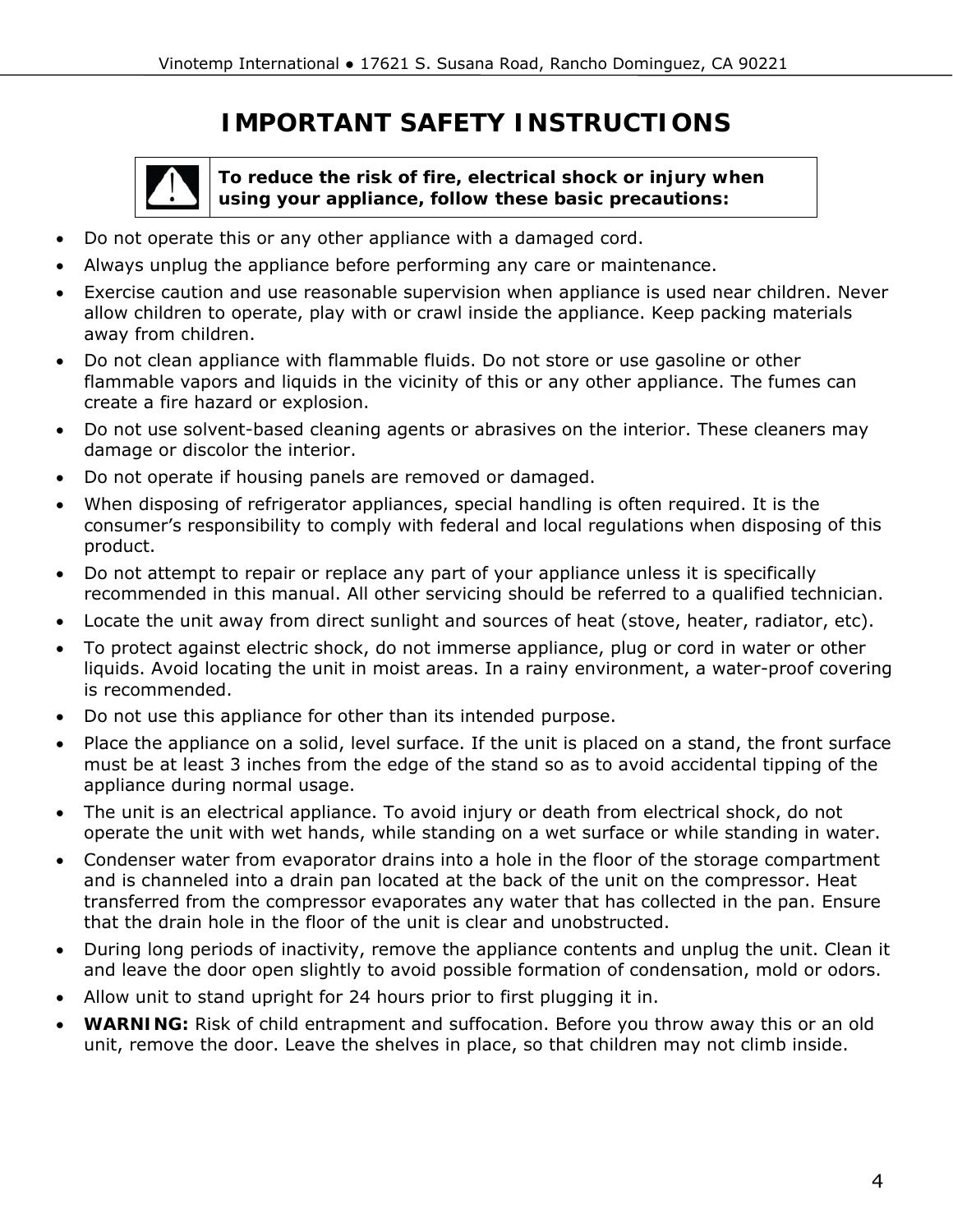## **ELECTRICAL CONNECTION**

<span id="page-4-0"></span>

**Improper use of the grounded plug can result in the risk of electrical shock. If the power cord is damaged, frayed or shows cracks or abrasions across its length, have it replaced at an authorized service center.** 

For your protection, this unit is equipped with a 3-conductor cord set that has a molded 3-prong grounding-type plug, and should be used in combination with a properly connected groundingtype outlet.

- Do not under any circumstances cut or remove the third ground prong from the power cord supplied. For personal safety, this appliance must be properly grounded.
- The cord should be secured behind the unit and not left exposed or dangling to prevent accidental injury.
- Never unplug the unit by pulling the power cord. To disconnect the appliance, always grip the plug firmly and pull straight out from the wall outlet.
- When moving the unit, be careful not to damage the power cord.
- The electrical socket must have good grounding. The ground wire cannot be connected with a gas pipe, heating pipe, water pipe, telephone line or lightning rod. It cannot be replaced with the neutral wire of single-phase power. In addition to the ground wire, an electrical leakage circuit breaker is also required.

### **CORD INSTRUCTIONS**

For your protection, this unit should be properly grounded. Unit is equipped with a 3-conductor cord set that has a molded 3-prong grounding-type plug, and should be used in combination with a properly connected grounding-type outlet as shown in figure A.

It is not recommended to use this unit with an extension cord or power board. Please ensure that the appliance is plugged directly into the electrical outlet.

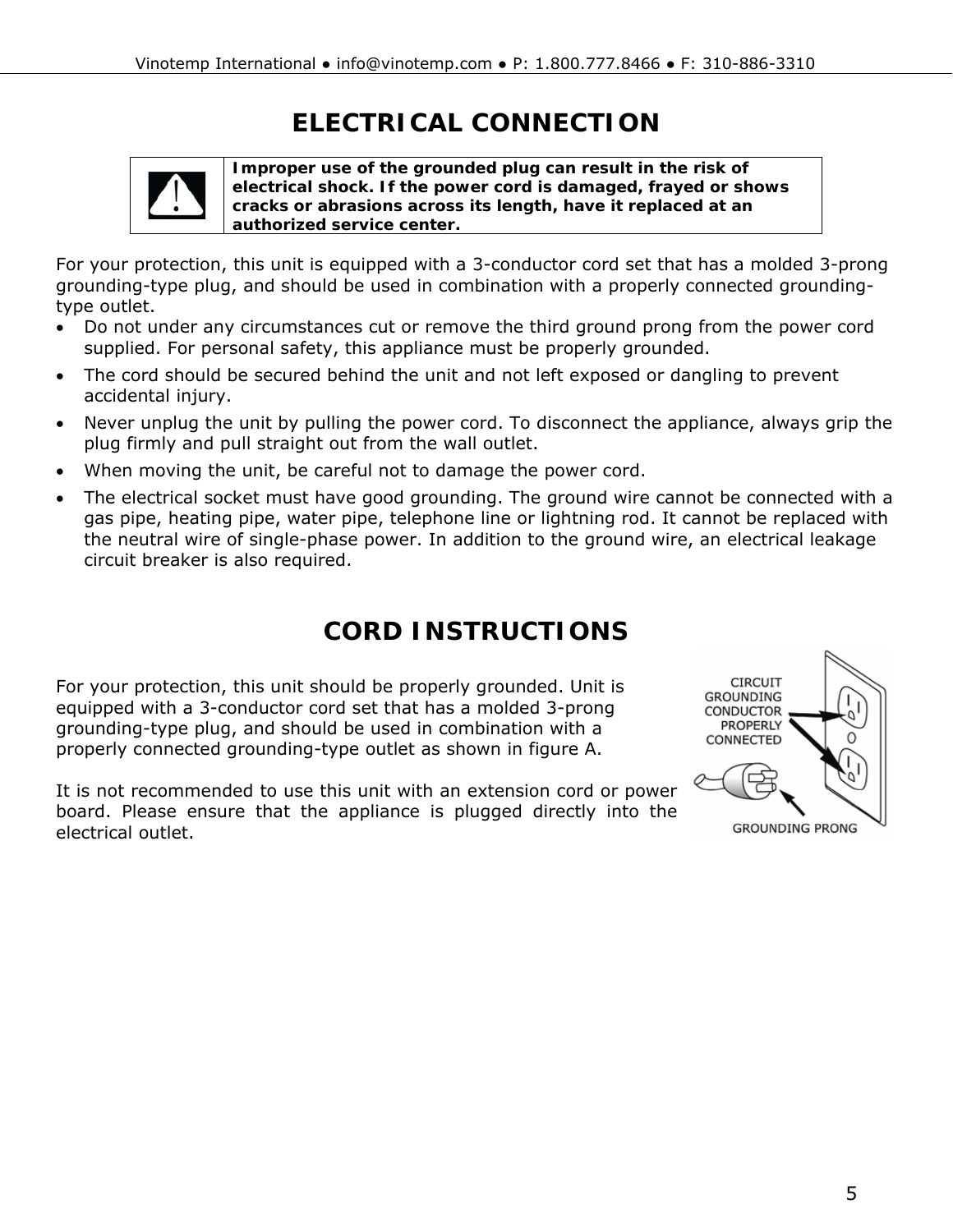<span id="page-5-0"></span>

### **TECHNICAL DATA**

| Model No.                      | <b>VT-DS15SB90-OR</b>   |
|--------------------------------|-------------------------|
| Voltage                        | AC 115V                 |
| Frequency                      | 60 Hz                   |
| <b>Rated Current</b>           | 2.0A                    |
| Input Power                    | 150W                    |
| <b>Power Consumption</b>       | 1.47kwh/24hr            |
| Refrigerant                    | R134a, 1.94oz           |
| High/Low side pressure (psig)  | 190/90                  |
| Ambient Temperature Range      | 25°-100°F               |
| Control Temperature Range      | 35°-50°F                |
| Capacity                       | 90L                     |
| Approx. Net Weight             | 69 lbs                  |
| Approx. Dimensions (W x D x H) | 14.5" x 22.875" x 33.5" |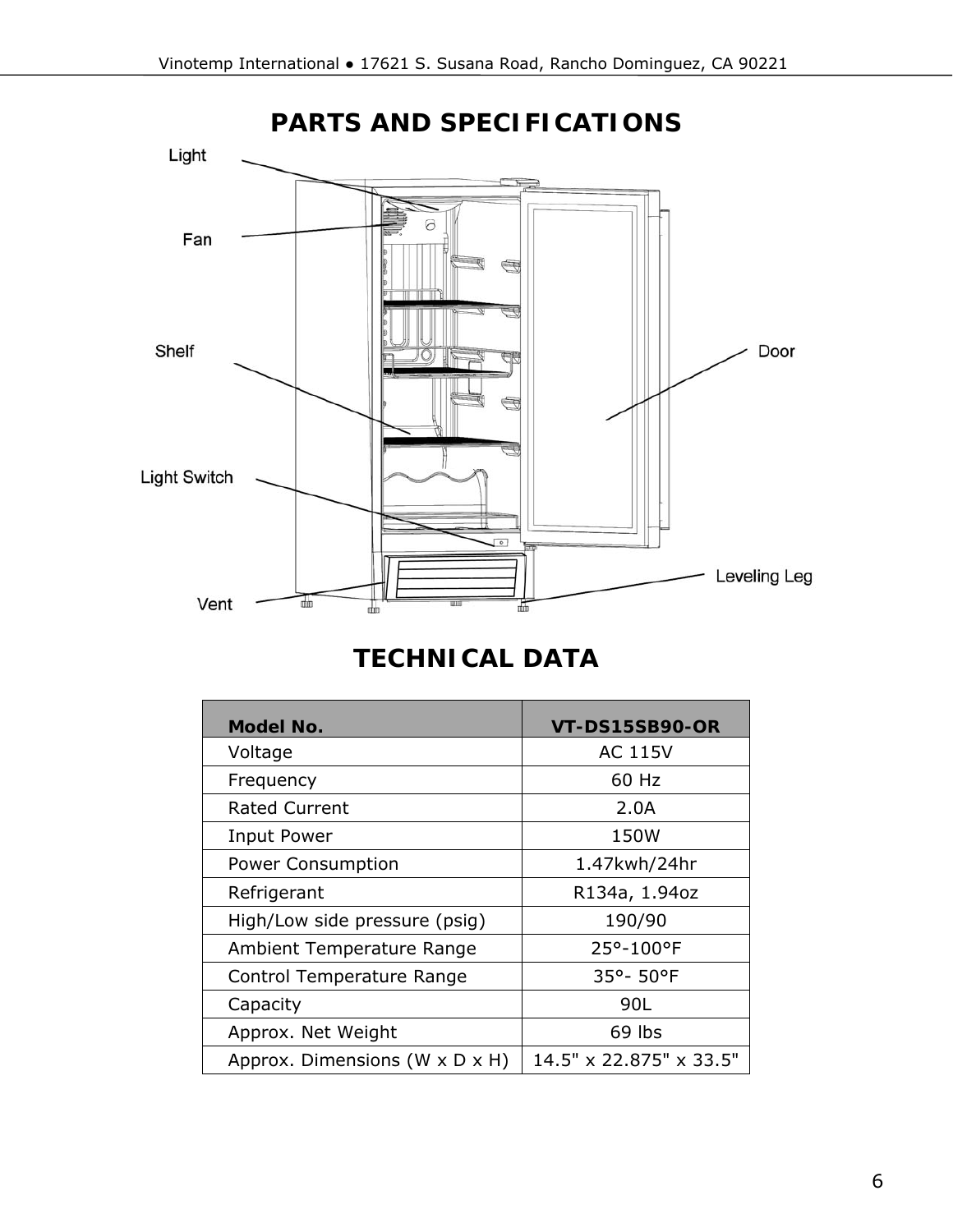## **INSTALLATION INSTRUCTIONS**

#### <span id="page-6-0"></span>**Before Using Your Unit**

- Remove all packing material before using your refrigerator.
- Check to be sure the appliance is in good condition and that you have all of the following parts:
	- o 3 chrome-plated wire shelves
	- o 1 wire basket
	- o 1 instruction manual
- Use a soft, dry cloth to wipe down the outside of the refrigerator thoroughly. Clean the interior surface with a soft cloth and lukewarm water.

**IMPORTANT:** Before connecting the unit to a power source, let it stand upright for approximately 24 hours. This will reduce the possibility of malfunction in the cooling system from handling during transportation.

#### **Locating Your Unit**

- Position the refrigerator in a dry and well-ventilated place. Avoid placing the refrigerator near any source of heat or moisture, or in direct sunlight. The recommended ambient temperature should be between 25° and 100°F.
- The refrigerator is designed to be free-standing or built-in. The bottom front vent of the unit should be free of obstruction.
- Place your refrigerator on a solid, level surface (other than carpet). This will ensure vibration and noise-free operation.
- When positioning the refrigerator, leave a minimum clearance of  $\frac{1}{2}$  an inch at the back of the unit, 1 inch at the top of the unit and ¼ inch on both sides. This is to ensure proper circulation.

**NOTE:** Upon plugging the refrigerator into an electrical outlet, let the unit run for at least 30 minutes before making any adjustments.

#### **Installing the legs or casters**

Four casters are provided with the refrigerator. They are ideal for rolling the unit from place to place outdoors. Use two or more people when installing or removing casters or legs.

- 1. Tip unit to the right so there is a  $\frac{3}{4}$ -foot clearance at the left of the unit.
- 2. Remove the leveling legs, and tighten one of the casters with lock in the front screw hole and tighten one of the casters without lock in the back screw hole.
- 3. Repeat the two steps above with the exception of tipping the unit to the left now, to tighten the other two casters. The casters are now installed.
- 4. The unit should be level. If the floor conditions do not allow the unit to sit level, adjust the wheel by turning it counter-clockwise to increase the height and clockwise to reduce the height.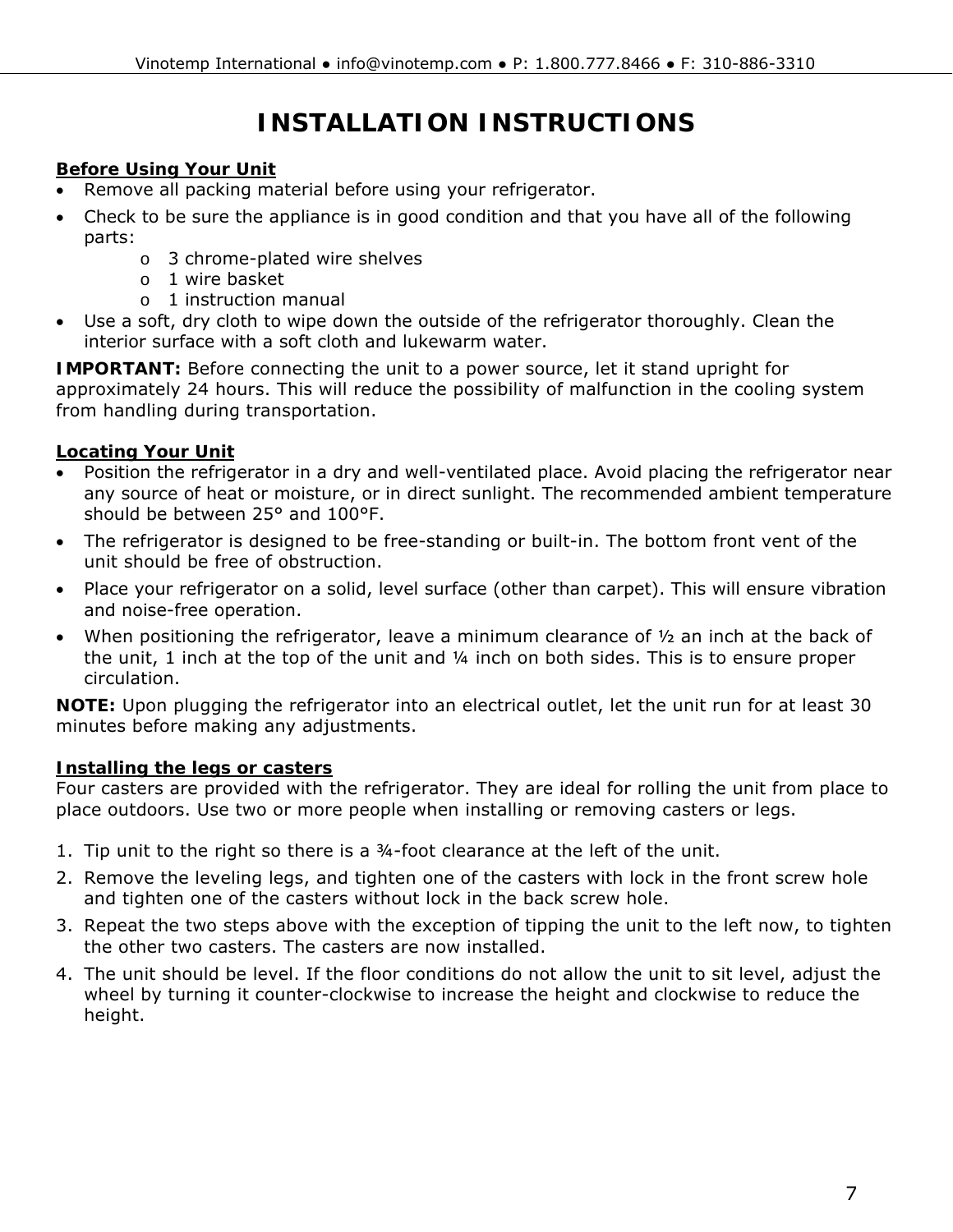### **OPERATING YOUR REFRIGERATOR**

<span id="page-7-0"></span>**IMPORTANT**: Before connecting your refrigerator to the power source, let the unit stand upright for 24 hours. This will reduce the possibility of a malfunction in the cooling system from handling during transportation.

#### **Controls**

The refrigerator has a rotary temperature control knob (thermostat) inside the unit featuring three primary settings (**OFF-COLD-COLDEST**), in order of increasing coldness. The refrigerator also has a heater inside the cabinet, and is designed for outdoor use.

**NOTE**: To prevent excessive strain on the compressor, do not leave the unit at the COLDEST setting for more than an hour at a time.

#### **Turning the Refrigerator On**

Turn the temperature control knob (thermostat) clockwise past the OFF setting. **NOTE:** If the refrigerator is unplugged or the power is cut off, allow 8 minutes before restarting or plugging it back in. The unit will not operate properly in less than 8 minutes.

#### **Setting the Temperature**

Adjusting the thermostat clockwise (toward the COLDEST setting) will result in the compressor running for a longer time to lower the temperature inside the refrigerator.

Initially, set the thermostat to the midpoint between the COLD and COLDEST settings. The compressor will run continuously for a few hours until the internal temperature stabilizes. The compressor will then run normally, turning on and off periodically.

- **Ambient temperature above 40°F:** Turn the thermostat to the range between COLD and COLDEST to cool foods.
- **Ambient temperature below 40°F:** Turn the thermostat counter-clockwise, first to the COLD setting and continue to the OFF setting. The compressor will stop working and the heater will turn on automatically to maintain the temperature at a suitable level.
- **Ambient temperature below 25°F:** Do not use the unit to store anything.

When operating the unit for the first time, allow the internal temperature to stabilize and the compressor to run normally before putting food inside the refrigerator.

**NOTE**: As cold air falls and warm air rises, there will be a slight temperature variation from the bottom of the unit to the top. The temperature at the bottom of the refrigerator will always be slightly colder.

#### **Internal Light**

This unit has an internal light so you can easily see stored items. The light will turn on when the door is open and turn off when the door is closed.

#### **Shelving**

The wire racks in the refrigerator are chrome-plated to prevent rust. The unit has 3 adjustable chrome-plated flat wire shelves and a wire basket to hold cans and bottles. These racks are removable and reversible. To remove a rack, remove any cans or bottles from the rack and pull it out until it stops. Then lift up the front of the rack and remove it from the unit.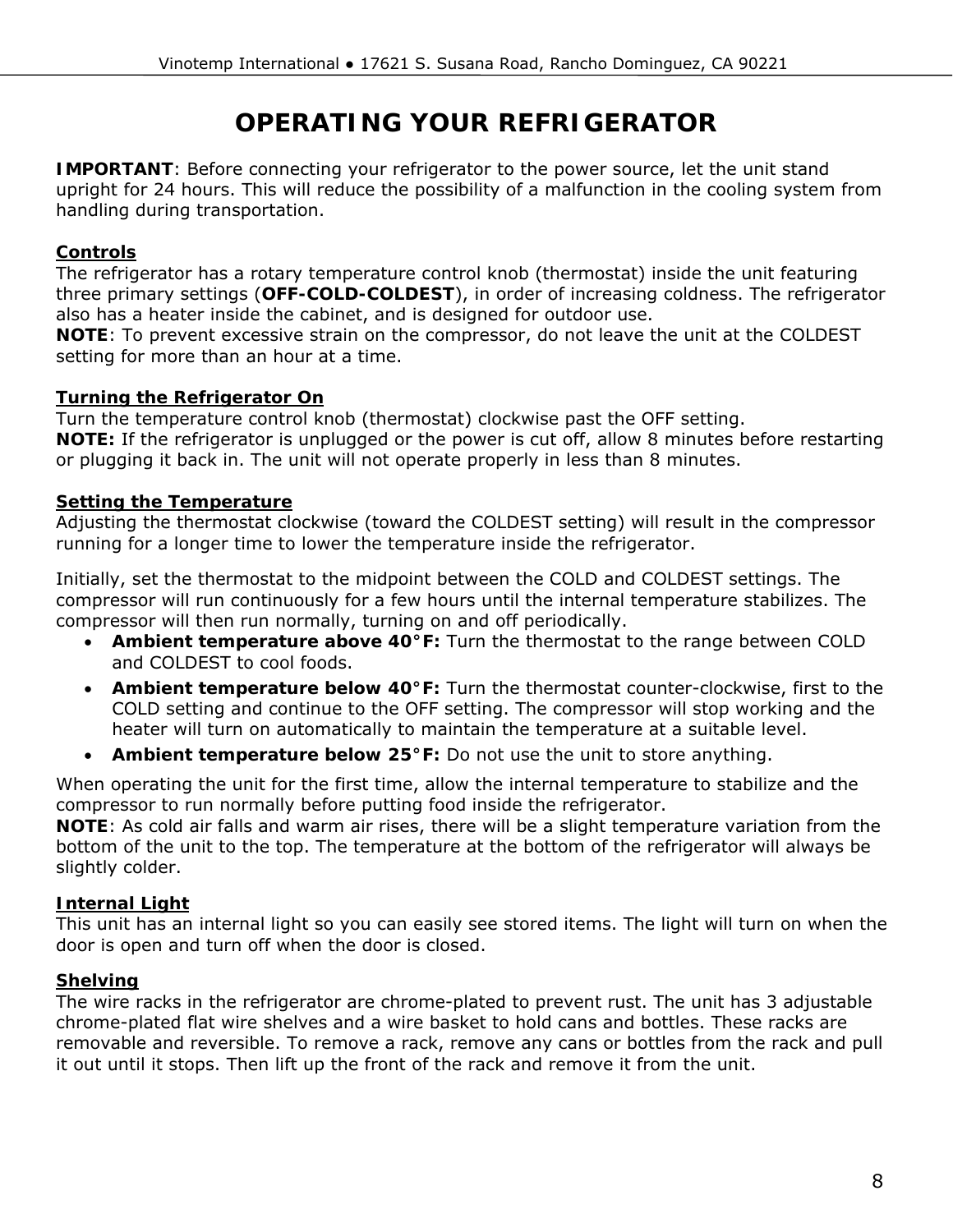## **CARE AND MAINTENANCE**

<span id="page-8-0"></span>**IMPORTANT:** Always unplug your refrigerator before cleaning or performing maintenance. Never use harsh cleansers or scouring pads to clean any part of the refrigerator.

#### **Cleaning the Refrigerator**

- **Exterior:** Use a cloth dampened with warm soapy water. Dry thoroughly with a soft cloth. To clean the door gasket, use only warm soapy water.
- **Interior:** First remove all food items and the refrigerator shelves and basket. Wash the inside cabinet with a plain water and baking soda solution (about 2 tablespoons of baking soda to a quart of water). Rinse then dry the inside cabinet. Do not use soaps, detergents, powder or spray cleaners which can cause odors inside the refrigerator. Wash the shelves and basket in a mild detergent solution and dry with a soft cloth.

#### **Moving the Refrigerator**

- Remove all food items from the refrigerator.
- Securely tape down all loose items inside the refrigerator.
- Turn the leveling screw up to the base to avoid damage.
- Tape the door shut.
- Ensure the unit stays upright during transportation. Protect the outside of the unit with a blanket or similar item.

#### **Changing the Light Bulb**

The light bulb can be replaced with any standard U-shaped, 2-pin compact fluorescent bulb of 5, 7 or 9 Watts. Do not use any unusual force to remove the old bulb. No tools should be necessary. Follow steps A through D to remove the old light bulb. To insert the new bulb, reverse steps. Insert the new light bulb into the lamp bracket. Affix the lamp cover onto the bracket by gently pushing it upward into place.

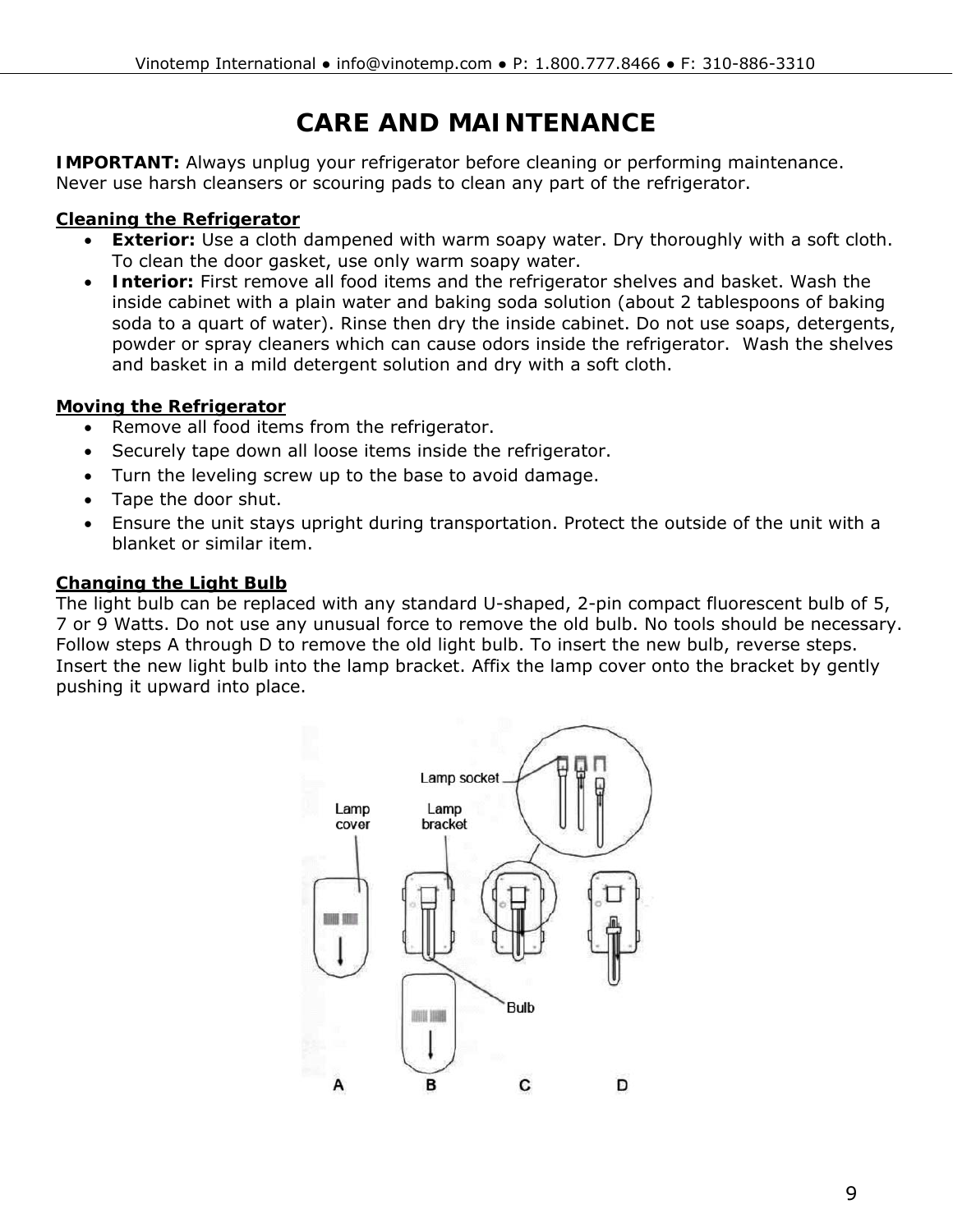### **PROBLEMS WITH YOUR REFRIGERATOR**

<span id="page-9-0"></span>Most common problems can be solved easily, saving you the cost of a possible service call. Try the suggestions below to see if you can solve the problem before contacting Vinotemp at info@vinotemp.com.

### **TROUBLESHOOTING GUIDE**

| <b>PROBLEM</b>                                    | <b>POSSIBLE CAUSE</b>                                                                                                                                                                                                                                                                                                                                                                                                |
|---------------------------------------------------|----------------------------------------------------------------------------------------------------------------------------------------------------------------------------------------------------------------------------------------------------------------------------------------------------------------------------------------------------------------------------------------------------------------------|
| Refrigerator does not turn<br><b>on</b>           | Ensure refrigerator is plugged in to electrical outlet.<br>$\bullet$<br>Check for a blown fuse.<br>$\bullet$<br>Check if circuit breaker has been tripped.<br>$\bullet$<br>Temperature control is set to OFF.                                                                                                                                                                                                        |
| Refrigerator makes too<br>much noise or vibration | Check that the refrigerator is level. Adjust the<br>$\bullet$<br>leveling legs accordingly.                                                                                                                                                                                                                                                                                                                          |
| Refrigerator is too warm                          | Check that refrigerator door is properly closed and<br>$\bullet$<br>sealed.<br>Check for correct temperature setting.<br>$\bullet$<br>Ensure that the refrigerator door hasn't been opened<br>too frequently.                                                                                                                                                                                                        |
| Door does not close<br>properly                   | Check that the refrigerator is level. Adjust the<br>$\bullet$<br>leveling legs accordingly.<br>The door was reversed and not properly installed.<br>$\bullet$<br>Check that shelves are not out of position.<br>$\bullet$<br>Door gasket is dirty.<br>$\bullet$                                                                                                                                                      |
| Light does not work                               | Check and change the light bulb if necessary.<br>$\bullet$                                                                                                                                                                                                                                                                                                                                                           |
| Refrigerator turns on and<br>off frequently       | The ambient temperature may be outside the<br>$\bullet$<br>recommended range.<br>Check that the door is properly closed and sealed.<br>$\bullet$<br>Check that refrigerator has proper clearances.<br>$\bullet$<br>Check for correct temperature setting.<br>$\bullet$<br>The door is opened too often.<br>$\bullet$<br>A large amount of food has recently been added to<br>the unit. Give the unit time to adjust. |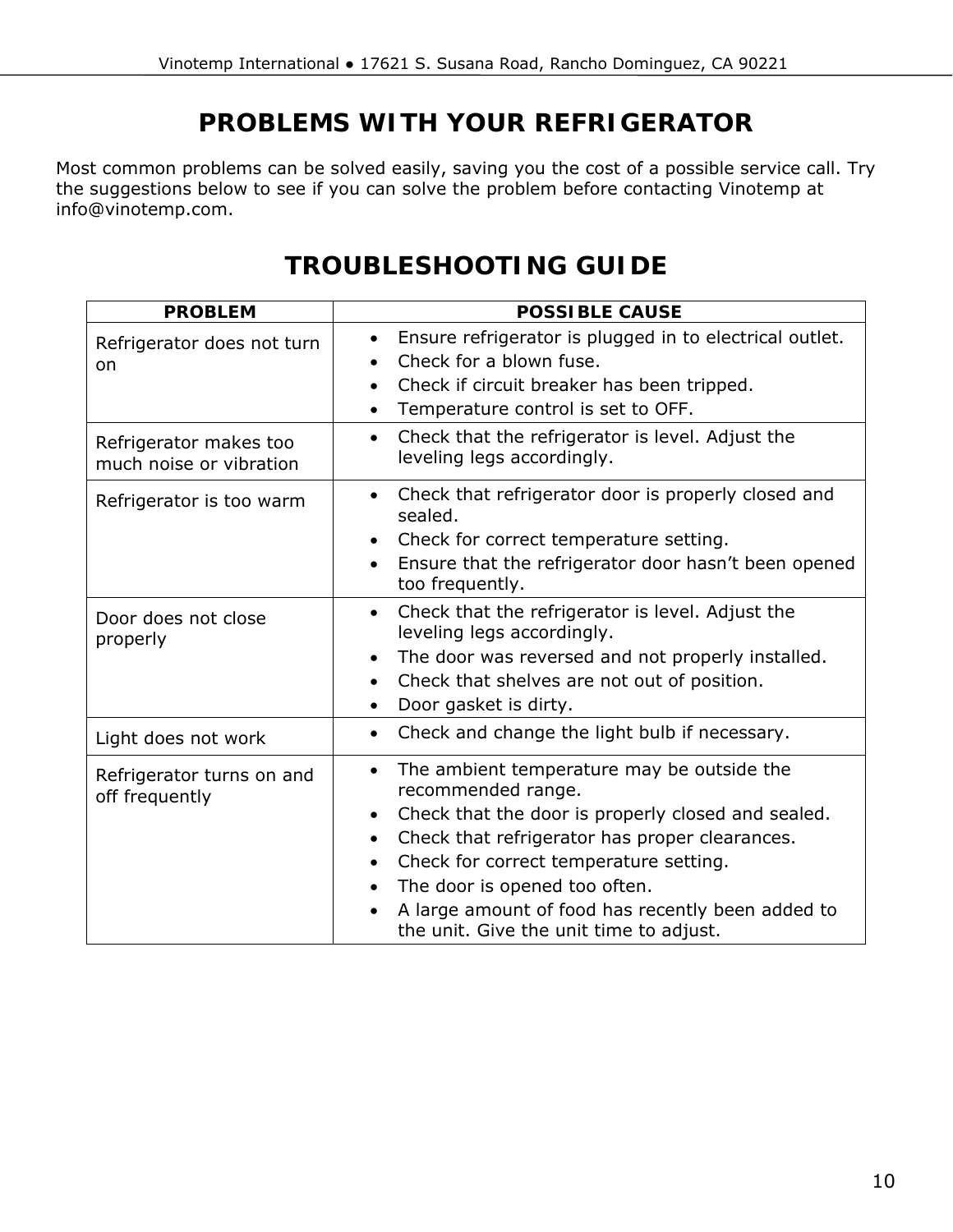### **TERMS AND CONDITIONS**

<span id="page-10-0"></span>Vinotemp International ("Seller") and the person or entity that acquires these goods from Seller ("Purchaser") hereby fully agree to the following terms and conditions of the sale: Shipping fees are the responsibility of the Purchaser whether freight prepaid or freight collect. Seller assumes no responsibility for the goods sold to the Purchaser once the goods have left the Seller's premises, including, but not limited to, late delivery by the moving carrier, or for events caused by any difficulty carrier incurs in attempting to fit the goods into the Purchaser's place of business or residence due to the size of the goods or otherwise. Purchaser assumes all responsibility for delivery, payment of freight, access, measurement, installation, hook-up, wiring, moving and storage of the goods. The transportation of all goods is subject to the terms and conditions which the moving carrier imposes on Purchaser including, but not limited to, additional charges imposed per flight of stairs, and/or additional charges resulting from the carrier's inability to safely and/or adequately use the building elevator to lift the goods to an upper floor. Any claim for damages incurred during shipment by the carrier of the goods are insured and handled directly with the carrier and must be noted at time of delivery. Any damages due to manufacture defects will be handled directly with Vinotemp International, subject to the limited warranty.

All sales are final, and unless authorized in writing by the Seller, Purchaser may not return the goods, under any circumstance. If Purchaser refuses to accept the goods, under any circumstance, the Purchaser is liable for the return and cost of freight both ways, and if Seller does take back the goods, there will be a restocking/service fee that is 35% of the purchase price of the goods. (Product must be in original packaging). Built-to-Order products (including Cabinets, Racking, and Accessories) are non-returnable. Purchaser must notify Seller of non-conforming goods within four days of delivery, after which time all goods are deemed accepted. If an order has been placed and production has started, cancellation of your order will be a 15% charge. If Purchaser tenders payment with a check that has insufficient funds (NSF), or stops payment on a check or credit card for any reason, Purchaser agrees to pay for all costs associated with the Seller's collection or litigation of such a claim, including without limitation extra damages, court costs and attorneys' fees. Finance charges begin the date of invoice. Collection fees plus NSF fee of \$50 will be added to your invoice, which you agree to promptly pay. Title to the goods does not pass until payment is received in full by Seller and Seller retains a security interest in the goods until they are paid for in full. Statute of limitations must be handled in arbitration in the County of Los Angeles.

LIMITED WARRANTY: Seller warrants that the goods will be free of defects in materials and workmanship as follows: Furniture style (wood) wine cabinets made in the U.S.: all cooling unit parts for a period of 5 (five) years; cabinetry and labor (uninstalled) for a period of 12 (twelve) months from date of sale. For the metal cabinet wine units: parts and labor for cooling system and cabinetry for a period of 12 (twelve) months from date of sale. Thermoelectric Units: 90 (ninety) days from the date of sale (including Wine Coolers, Beer Dispensers, Humidor, Portofino Wood Cellars, and Refrigerators). Wine-Mate Split Systems and installed products are parts only for 1 year, no labor. Other Wine-Mate Cooling Systems are 5 years parts, 1 year labor. Wine Accessories and Racking Systems are not warranted. There is no warranty on parts purchased separately. Removal and re-installation of unit is not included in warranted labor. Purchaser's exclusive remedy is limited, at Seller's option; to repair or replace defective part[s] with either new or factory reconditioned part[s]. Purchaser is responsible for shipping the unit pre-paid to designated facility and Seller will pay return shipping charges in the continental United States for items repaired under warranty within 12 (twelve) months from date of sale. Since the natural variation in texture, density, grain, color, tone and shade of wood is unavoidable; Seller does not guarantee the texture, color, tone or shade of the wood: nor does seller guarantee the colorfastness of wood or against peeling, chipping, cracking or scratching. Note: Unfinished wood is subject to warping; all wood surfaces must be sealed before placing cellar into service. Improper placement of the unit will void the warranty. By Vinotemp in writing, any third party repair facility must be pre-approved before providing parts free of charge. This limited warranty does not cover damage due to such things as accident, misuse, abuse, mishandling, neglect, acts of God, fires, earthquakes, floods, high winds, government, war, riot or labor trouble, strikes, lockouts, delay of carrier, unauthorized repair, or any other cause beyond the control of the Seller, whether similar or dissimilar to the foregoing. Seller is not responsible for any damages caused to Purchaser's property resulting from the good. This limited warranty applies only inside the Continental US. (Alaska, Puerto Rico and Hawaii are not warranted.)

For Non-New Units (Scratch & Dent/Refurbished/Floor Models), warranty for compressor units is 90 days from your dated invoice and 30 days for thermoelectric units (parts for function only, not cosmetic defects). These units are refurbished and sold as is; Purchaser assumes risks to the quality and performance of goods and assumes the costs of all necessary service or repair not covered herein.

For Element Grills (via Element Products LLC), grills have a 1 year comprehensive parts warranty on entire product. Three years limited parts warranty covering the stainless burner and a thirty day limited parts warranty on grill accessories. If grill is defective and unused plus all packaging and parts are intact, we will either replace the grill or provide service to repair the grill. Returned product must accompany all original packaging and parts and is subject to our 35% restocking fee (and freight both ways).

With Wine-Mate products, if the customer calls and the product is "defective", you must obtain a letter from your qualified refrigeration technician at the customers cost, to verify that the unit was installed properly, with proper ventilation and the unit is truly malfunctioning due to manufacture defect.

Purchaser understands and acknowledges that the goods sold here are wine cellars, cigar humidors, and/or other similar units which house wine or cigars. Purchaser assumes all risk of using these units, including risk of spoilage, humidity variations, temperature variations, leaks, fire, water damage, mold, mildew, dryness and similar and any other perils that might occur.

Seller is not responsible for incidental or consequential damages, and there are no warranties, expressed or implied, which extend beyond the Limited Warranty described above. The implied warranties of merchantability and of fitness for a particular purpose are hereby expressly disclaimed. Some states do not allow the exclusion of incidental or consequential damages, or a waiver of the implied warranties of fitness and/or merchantability, so the above limitations may not apply to you. This warranty gives you specific legal rights and you may also have other rights which vary from state to state. Seller disclaims any indemnification for claims of infringement of any intellectual property of protectable nature. In the event of any dispute between Seller and Purchaser arising out of or relating to these terms and conditions or to the goods sold generally, Purchaser must first file a written claim with Seller within ten days of the occurrence giving rise to the claim and wait an additional thirty days for a response before initiating any legal action. The sale and all terms are subject to California law. Any legal proceeding arising out of or relating to these terms and conditions or to the goods sold generally shall be brought solely and exclusively in the County of Los Angeles. In no event may Purchaser initiate any legal proceeding more than six months after the occurrence of the event giving rise to the dispute.

The above terms and conditions are the only ones governing this transaction and Seller makes no oral representations of any kind. These Terms and Conditions can only be modified in writing, signed by both Purchaser and Seller. 05/12